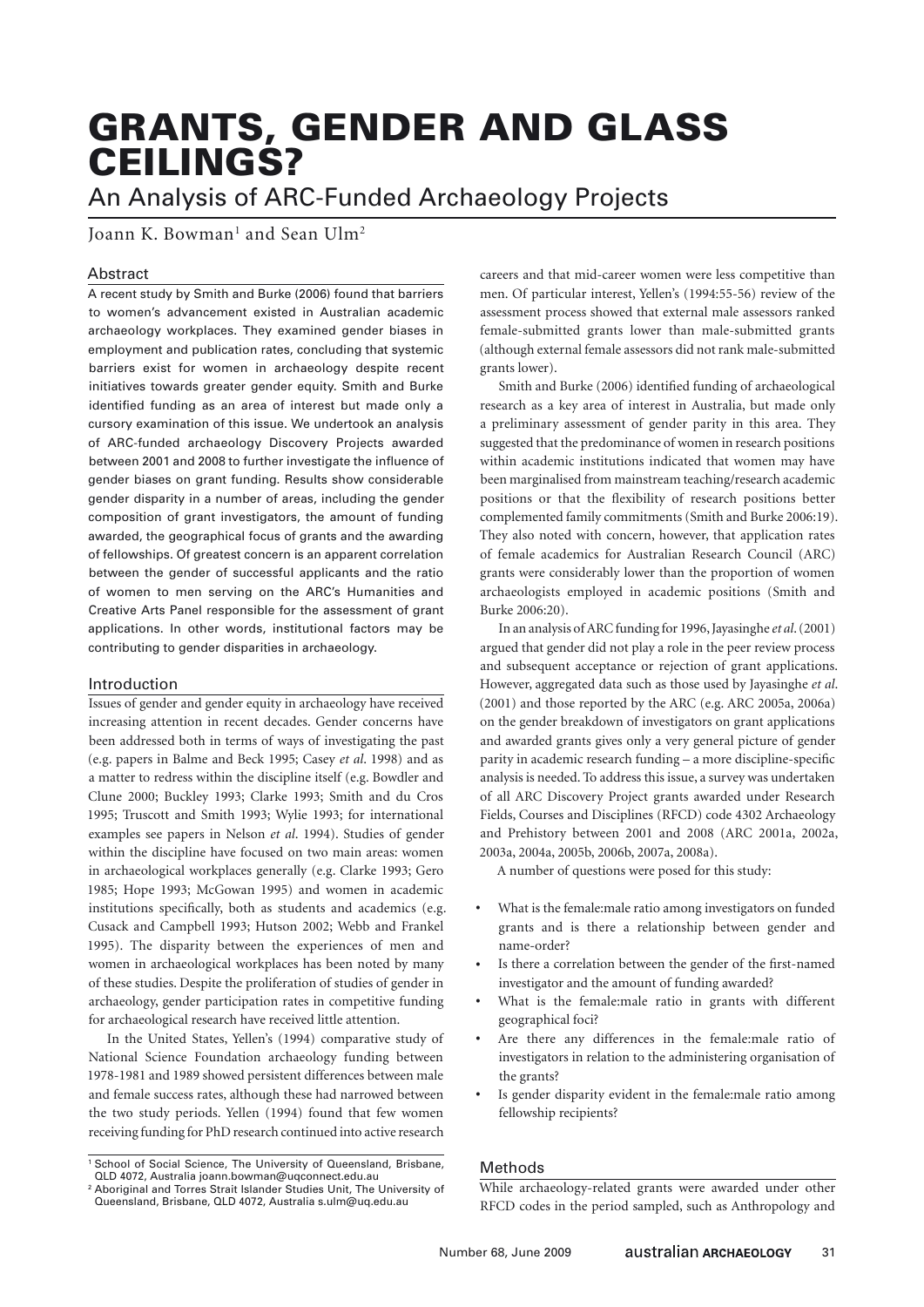

**Figure 1** Comparison of first-named investigators on grants and members of the Humanities and Creative Arts Panel according to gender and year.

Geology, the sample was restricted to projects funded under the Archaeology and Prehistory RFCD code, as considerable difficulties arose in determining the archaeological relevance of projects funded under other RFCD codes. Restricting the study to the Archaeology and Prehistory RFCD code also controlled for differences in the way that grant applications were assessed. In total, 76 grants were awarded under the Archaeology and Prehistory RFCD code between 2001 and 2008, with 173 investigators named on those grants. Only successful grant applications are considered here as the ARC does not publish details of unsuccessful grants beyond aggregate data for all disciplines combined. It was initially intended to analyse ARC Linkage Projects for the same period but the sample size proved to be too small (n=15) for meaningful analysis.

Descriptions of successful Archaeology and Prehistory coded Discovery Project grants awarded between 2001 and 2008 published by the ARC (2001a, 2002a, 2003a, 2004a, 2005b, 2006b, 2007a, 2008a) were reviewed in terms of the year/s funding was awarded, funded amount, administering organisation and the title of each grant. The name, gender and name-order of each investigator were also recorded. We acknowledge that the nameorder of investigators on successful grant applications may be impacted by factors other than the ranking of responsibility for individual grant projects, such as seniority, the facilities available at institutional bases or simply where investigator surnames fall in the alphabet. Investigation of the impact of these factors is beyond the scope of the current project. Gender was determined through internet searches, primarily of staff directories on university websites. In instances where the gender of an investigator could not be determined in this manner, the first-named investigator of the relevant grant was contacted for clarification. Fellowship information, including the type of fellowship funded – Australian Postdoctoral Fellowships (APD), Australian Research Fellowships (ARF), Queen Elizabeth II Fellowships (QEII) and Australian Professorial Fellowships (APF) – and the name and gender of fellowship recipients was also recorded. Each grant was assigned a geographical area of focus (Europe, Middle East, Asia, Australasia, Oceania or Indian Ocean). The geographical area was identified from examination of the available data; some difficulties were encountered, however, as detailed information regarding the geographical focus of the grant was not always present in the published information. A significant limitation was that only the 'Summary of National/ Community Benefit' section of each successful application is made publically available by the ARC, rather than the more useful 'Summary of Project' section on the original application.

Information regarding the ARC College of Experts' Humanities and Creative Arts Panel that assesses all Archaeology and Prehistory coded grant applications was also collected (ARC 2001b, 2002b, 2003b, 2004b, 2005c, 2006c, 2007b, 2008b). The name and gender of all panel members for each of the years sampled were recorded. As with grant investigators, the gender of the panel members was identified through internet searches.

## **Results**

The gender proportions of named investigators for all Discovery Project grants awarded through 2001–2008 across all RFCD codes are 21.5% (n=3350) women and 78.5% (n=12217) men. In Archaeology and Prehistory coded grants, however, 28.9% (n=50) of named investigators were women, and 71.1% (n=123) men, suggesting that funding for archaeology projects is slightly less gender-biased than the average for all successful applications. When first-named investigators are examined separately the figures are similar to those for all investigators on Archaeology and Prehistory coded grants, with 32.9% (n=25) of first-named investigators women and 67.1% (n=51) men.

## *Humanities and Creative Arts Panel*

Comparison of the gender ratios of investigators on successful grants with the gender ratios of the Humanities and Creative Arts Panel reveals a distinct pattern (Figure 1). There is a close link between the female:male ratios of panel members and that of successful grant applicants – the only year in which there were more female- than male-headed grants (2004) was one of only two years in which the Humanities and Creative Arts Panel comprised a female majority. This correlation between the composition of the panel and the gender ratios of successful grant applicants is evident for both first-named investigators and overall numbers of successful male and female applicants. The correlation is, however, more pronounced with first-named investigators. This suggests that the decisions of panel members may be influenced by the gender of the investigators listed on a grant application, particularly the first-named investigator – that panel members are more likely to support grants headed by members of the same gender. As there are generally more men than women on the panel, this results in a tendency towards more male-headed grants receiving funding.

#### *Name-Order Position*

The data show that women are not proportionally over-represented in lower-ranked name-order positions (i.e. listed after the firstnamed investigator), with a female:male ratio of approximately 1:3 on average. To investigate this further, the ratios of male and female investigators on teams (projects with more than one named investigator) were calculated. This reveals that male-headed teams have a slightly higher proportion of male subsequent members than the average. When a man is heading the grant, women make up 22.5% (n=16) of lower-ranked investigators and men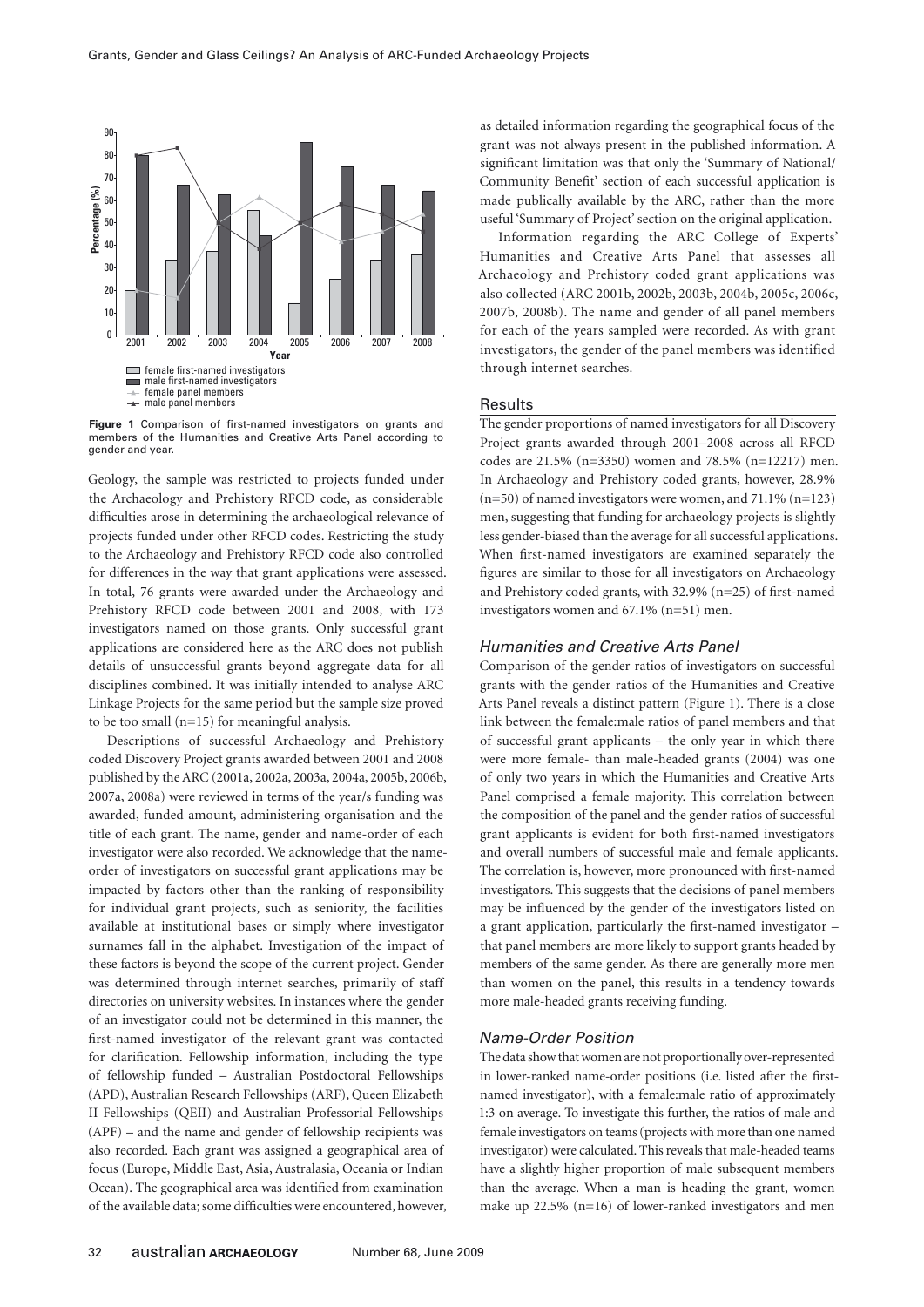

**Figure 2** Average amount of funding awarded to each grant according to gender of first-named investigator and year.

Asia Australasia Europe Middle East Oceania Indian Ocean  $\overline{0}$ 10 **Geographical Area Figure 1** female first-named investigators  $\blacksquare$  male first-named investigators

**Figure 3** First-named investigators on grants according to gender and geographical foci, 2001–2008.

77.5% (n=55). Female-headed grants, however, reflect greater gender equity in the numbers of men and women lower-ranked investigators – women comprised 34.6% (n=9) of lower-ranked investigators and men 65.4% (n=17) over all years, with equal proportions of men and women for years 2002, 2003, 2004 and 2008 (2001 and 2005 had no female-headed grants of more than one investigator while 2006 and 2007 had only one).

This suggests that male first-named investigators are more likely to favour other men, while females are more likely to include an equal number of men and women on the grant. This may be a reason for the low numbers of women on grants – there are more men heading grants who, in choosing not to include women colleagues as research collaborators on those grants, are contributing to the gender disparity in grant composition. This is supported by employment data for academic archaeology positions in Australia that showed the proportion of positions filled by women to be significantly higher than the proportion of women on grants – women held 41% of academic archaeology positions in 2006 (Smith and Burke 2006:15) but, as stated above, filled fewer than 30% of positions on grants. Furthermore, Smith and Burke (2006) noted that while women filled 41% of positions overall they held 61% of research positions. The much lower numbers of women on grants indicates that the high proportion of women employed in research-focused positions is not translated into a large female presence in ARC-funded grants. This suggests that the gender ratios on ARC-funded grants are more disparate than would be expected if gender were not influencing the success of grant applications. However, discipline-specific data regarding application and success rates are not available to test this hypothesis.

# *Funding*

For the period of analysis, female- and male-headed grants received equal amounts of funding on average (female-headed grants received \$380,105 on average and male-headed grants \$375,046 on average). A few large grants headed by women investigators in recent years (2005-2007) may have skewed these figures, however, as previous years show a pattern of consistently less funding for female- compared to male-headed projects (Figure 2). However, it is possible that this recent increase in

the amount of funding awarded to female-headed grants may, in fact, represent a shift in the trend rather than an anomaly. The amount of funding received by men and women does not show the same correlation with the gender composition of the Humanities and Creative Arts Panel that is evident in the gender composition of named investigators. This may suggest that the gender composition of grant applications is not as influential with regards to the amount of funding awarded as it is in regards to the likelihood of the grant being funded at all – in other words, the amount of funding awarded to female- and male-headed grants is not a factor of the gender ratios of those determining the amount of funding to be awarded. The disparity evident along gender lines in the amount of funding awarded in earlier years may be due to the type of research being conducted. There is a widely-held perception that men conduct more field-based research than women (Gero 1985; Phillips 1998; Yellen 1983:61- 62; cf. Yellen 1994:54). If true, this may influence how funding was apportioned between men and women, as field-based projects generally require greater resources.

#### *Geographical Area*

**Percentage (%)** 

In all geographical categories there are fewer women than men first-named investigators (Figure 3). This is particularly pronounced in Oceania-based projects, where there are no projects headed by female investigators (note that the Indian Ocean category comprises a single grant). For grants focused on Europe and the Middle East there are almost twice as many grants headed by men as by women (see also Webb and Frankel 1995). Women not only hold fewer first-named positions, but are proportionally less likely than men to be firstnamed investigators in terms of the overall numbers of women and men investigators on grants in each geographical foci. For example, men comprise 60% of named investigators, but 67% of first-named investigators, on projects in Europe, while women represent 40% of named investigators but only 33% of first-named investigators. The exception to this is Asia, where women represent 27.1% of named investigators but 44.4% of first-named investigators. This may indicate a higher level of success for female researchers in this area of study compared to others.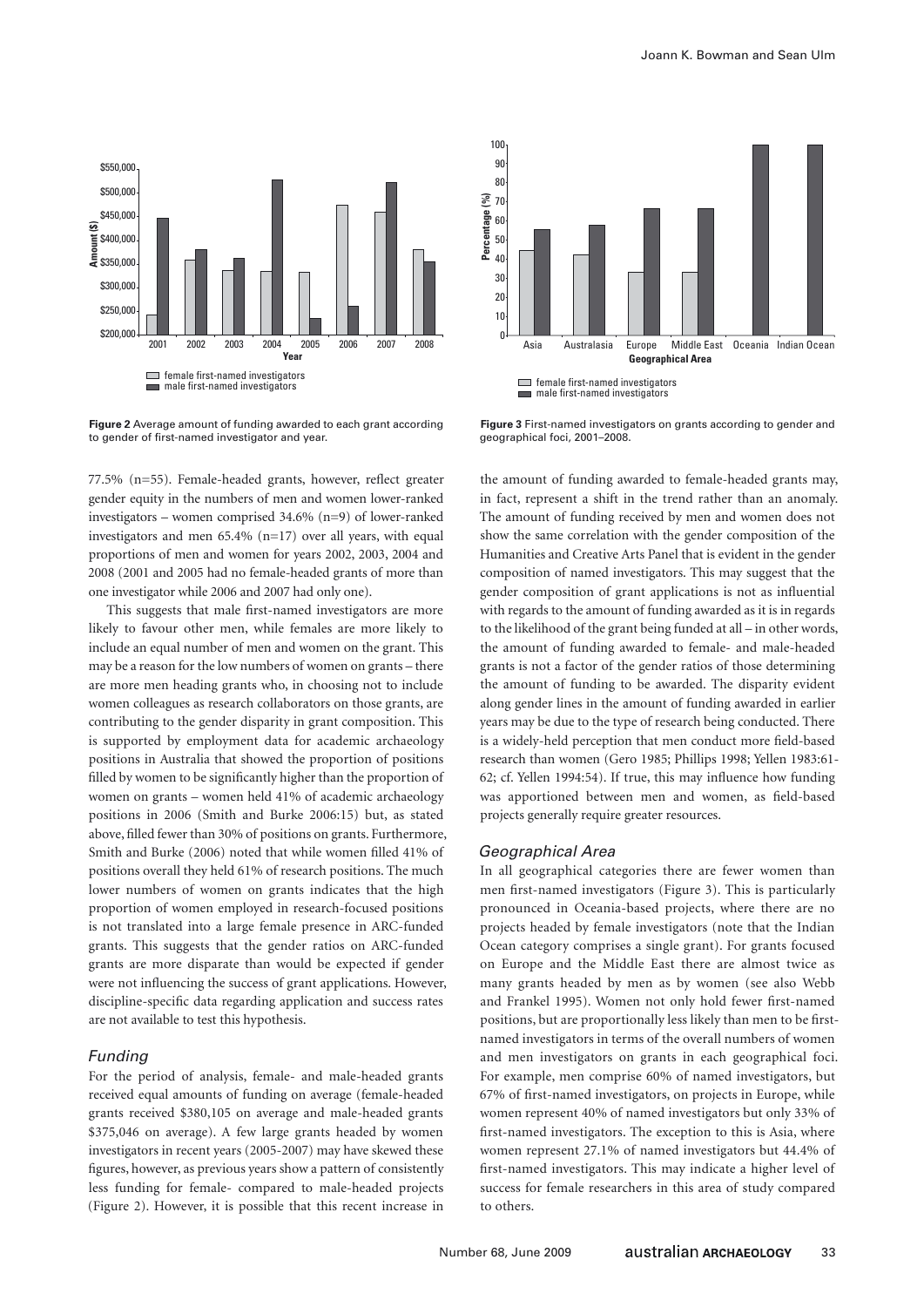

**Figure 4** All named investigators on grants according to gender and the administering organisation of the grant, 2001-2008.

## *Administering Organisation*

Figure 4 shows the proportions of all female and male investigators by administering organisation. Female:male ratios for grants administered by the Australian National University (ANU), La Trobe, University of Melbourne and University of Sydney are broadly similar to the overall proportions of 28.9% (n=50) for female investigators and  $71.1\%$  (n=123) for male investigators. However, the data for the remaining five universities administering grants during the period of analysis show considerable gender disparities. University of New South Wales (UNSW) administered only one grant and Monash University and the University of Wollongong administered only three grants each during this time and, therefore, the figures relating to these institutions do not necessarily illustrate any gender disparity. However, the University of Queensland and the University of New England (UNE) both show greater disparity in female:male ratios than the average.

Interestingly, while grants administered by La Trobe show a gender composition for all investigators in line with the average, the female:male ratio of first-named investigators is reversed, with 55.6% of first-named investigators women and 44.4% men. A similar pattern exists in grants administered by the University of Sydney, where the female:male ratio for first-named investigators shows greater parity than that of all investigators on University of Sydney administered grants (47.6% women and 52.4% men for first-named investigators compared to 37.5% women and 62.5% men for all investigators). These figures may reflect differences in the work environments at these institutions – institutions that show higher proportions of female first-named investigators may have less 'chilly climates' (Wylie 1993) for women employees than others.

The higher proportions of female first-named investigators evident in some administering organisations may also be due to higher numbers of women being employed in more advanced positions at these institutions. This is particularly evident at the University of Sydney, which, based on data reported by Smith and Burke (2006:14-15), has a large proportion of women employed in high-level positions. Further comparison with the employment data reported in Smith and Burke (2006) is



**Figure 5** All fellowship recipients according to gender and year.

useful, although, as this information only concerns employment numbers as at 2006, comparisons with the 2001–2008 aggregated grant data must be tentative. Grants administered by University of Sydney show female:male ratios for all investigators in line with the employment figures provided by Smith and Burke (2006), with La Trobe, University of Melbourne and UNE also showing ratios generally similar to their employment ratios. ANU and the University of Queensland, however, have a lower proportion of women on grants compared to the proportion of women employed in archaeology positions. Excepting UNE, the female:male ratios on grants are lower than the female:male ratios for each administering organisation.

#### *Fellowships*

Women constitute  $37.5\%$  (n=15) and men  $62.5\%$  (n=25) of fellowship recipients in the period analysed. This figure shows greater parity than both the overall proportion of women on Archaeology and Prehistory-coded grants (28.9%) and the proportion of female first-named investigators (32.9%). When the fellowship represents the entire grant (i.e. when the fellowship recipient is the sole investigator listed on the grant) the ratio of women to men is closer to equal, with women at 40.9% (n=9) and men 59.1% (n=13). This suggests that ability to attract funding through fellowships is not greatly influenced by the gender of the applicant. Although 2008 shows equal numbers of male and female fellowship recipients, major disparities in the female:male ratios for fellowship recipients is evident in previous years, though the overall number of fellowship recipients in 2001–2003 is very low (Figure 5). The 2005–2007 pattern may be associated with the general decrease in women investigators in these years, and also with the accompanying decrease in the proportion of women on the Humanities and Creative Arts Panel assessing the grant applications (see Figure 1).

Where fellowships are part of a grant that is headed by someone other than the fellowship recipient, female fellowship recipients are more than three times as likely to be listed as investigators on female-headed grants (57.1%) than male-headed grants (16.7%). This pattern may reflect the low numbers of female investigators generally (and female fellowship recipients in particular) or indicate that both male and female first-named investigators tend to favour same-gender colleagues. However, given that first-named investigators have a decisive influence on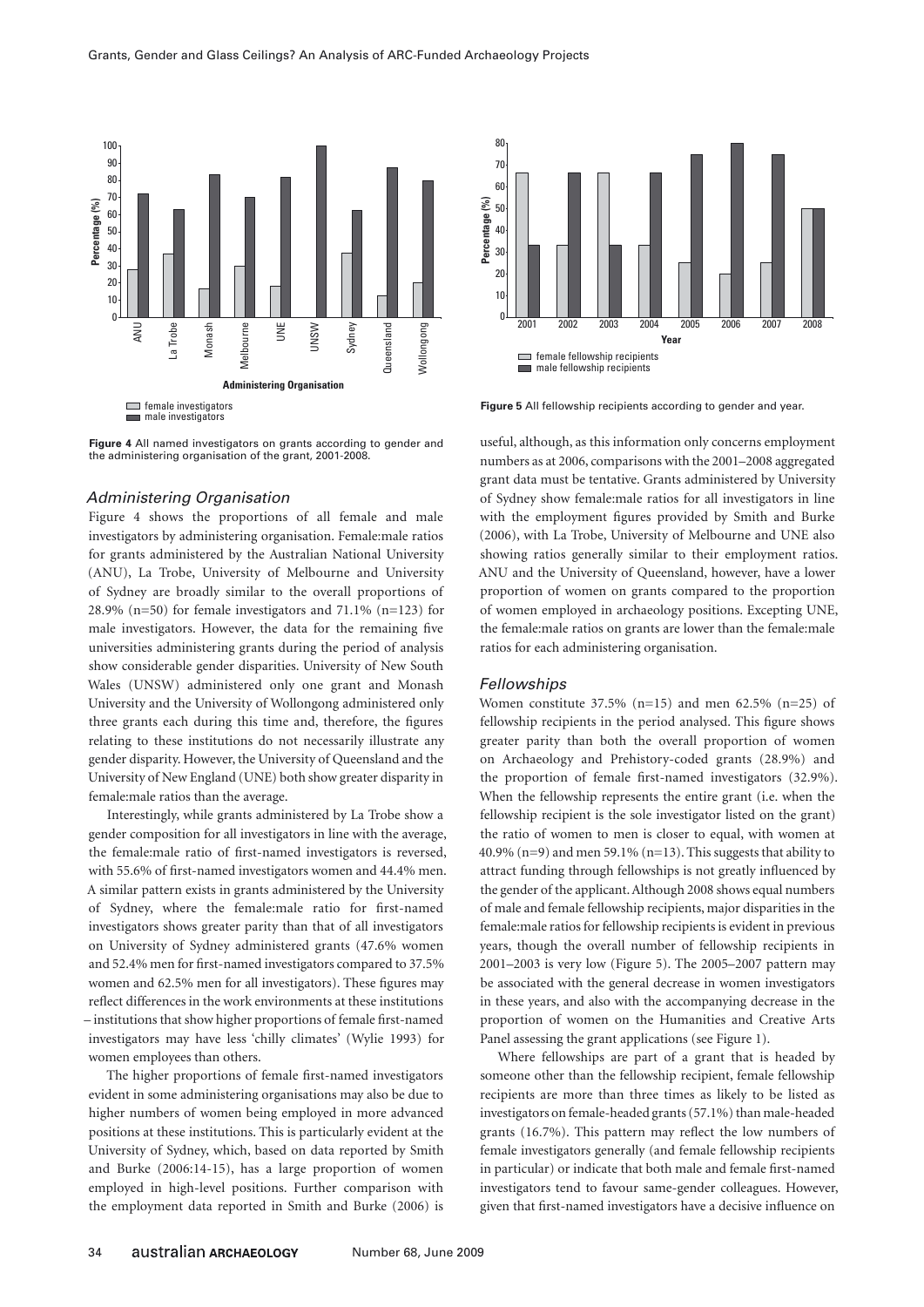the appointment of fellowship recipients, the data do indicate that male first-named investigators are more likely to favour same-gender colleagues than female first-named investigators.

#### Discussion

Results demonstrate considerable gender disparities in ARC funding of archaeology projects. As discipline-specific information on the gender ratios of all applicants (i.e. information relating to both successful and unsuccessful applications) is not publicly available, the influence of gender on either grant application or success rates cannot be determined (cf. Yellen 1994). However, the consistent correlation between the gender ratios of first-named investigators and that of the Humanities and Creative Arts Panel members assessing the applications provides strong circumstantial evidence that gender plays a role in the selection process for ARC funding of archaeology projects. The gender of the first-named investigator also appears, to some degree, to be a determining factor in the appointment of subsequent investigators, with first-named investigators tending to favour colleagues of the same gender. However, while the proportion of women on successful grants is low overall, particularly on those headed by men, they are not marginalised to lower-ranked name-order positions.

Fellowships are one of the main sources of funding for those pursuing research careers in archaeology. As there is a dominance of women employed in research-based positions within archaeology departments in Australian universities (Smith and Burke 2006:15), it would be expected that, all things being equal, the gender ratios of fellowship recipients would reflect this female majority. However, this is clearly not the case – there is a distinct pattern of gender disparity where men are more likely to receive fellowships than women. The situation, then, seems to be one where a majority of the funding is received by a minority of the researchers. Fellowships are a category of funding often sought by those in the initial stages of their careers. The disparity along gender lines in this early-career funding category means that women are disadvantaged early on in their academic lives. The cumulative effects of such gender discrimination contribute to the glass ceiling phenomenon with fewer women progressing to more senior positions.

The findings presented here are in disagreement with the study by Jayasinghe *et al*. (2001) that claimed the peer review process for ARC funding was not influenced by the gender of the participants. The data exhibit a clear correlation between the gender ratios of grant applicants and those of the Humanities and Creative Arts Panel. This phenomenon may be restricted to archaeology-related grants, however, given the similarity of the gender ratios for archaeology grants to the overall figures reported by the ARC, it is likely that the correlation is more widespread. In spite of Jayasinge *et al*.'s (2001) claims, it is not unexpected that the Humanities and Creative Arts Panel exerts significant influence over the awarding of grants. Given the push in recent decades towards greater gender equity, however, it is surprising that such a pronounced link should seemingly exist between the gender composition of the Humanities and Creative Arts Panel and that of the successful recipients of the grants awarded each year. We note that the lower representation of women on the Humanities and Creative Arts Panel after 2004 may be related to a wider decline of women in leadership positions in Australia

identified in a recent study by the Australian Equal Opportunity for Women in the Workplace Agency (2008).

The nature of the work environment in which the project is being undertaken is also a major factor in the gender parity of grant funding. A work environment that discriminates against women may be one of the reasons for the disproportionately small number of women on grants when compared to the number of women employed in the institution administering those grants. Wylie (1993) has identified four practices – stereotyping, devaluation, exclusion and revictimisation – that contribute to what she has termed a 'chilly climate' for women in academic settings. These practices, if present in an academic workplace, may affect the likelihood of women's participation on grants administered by that institution. Perceptions (and misperceptions) about the competitiveness of women in attracting funding, held both by women themselves and the academy generally, may be a significant factor in the low application rates of women (Smith and Burke 2006:20). Women may feel discouraged from applying for funding if the perception exists that they are less likely to be successful than their male colleagues. Investigators – both male and female – generally tend to favour colleagues of the same gender. Reasons for this are likely to be numerous, with not only conscious and targeted discrimination, but also unconscious discrimination against women playing a role (Wylie 1993). For example, people may feel more comfortable working with colleagues of the same gender.

## Conclusion

This study documents gender disparities in ARC-funded archaeology Discovery Projects awarded between 2001 and 2008. Gender disparities are evident in the gender composition of grant investigators, the amount of funding awarded, the geographical focus of grants and the awarding of fellowships. A possible link is identified between the gender of successful applicants and the proportion of women and men on the ARC's Humanities and Creative Arts Panel.

Success in attracting funding is an important factor in an academic archaeologist's career, particularly as it impacts on employment and promotion prospects. Funding also shapes our understanding of the archaeological record as it determines who conducts research into what and where, as well as when and how, that research is undertaken. Clearly, gender disparities in the allocation of ARC funding have wide-ranging repercussions for the practice of archaeology in Australia and warrant ongoing attention.

#### Acknowledgements

This research was undertaken in the Aboriginal and Torres Strait Islander Studies Unit, The University of Queensland. Thanks to Alison Betts, Richard Cosgrove, Michael Spriggs, Robin Torrence and Marshall Weisler for confirming various facts. Thanks also to Jenny Kahn, Claire Smith and Kate Barney for support and advice, to Heather Burke for invaluable comments on an early draft, and to the referees for constructive and useful direction.

#### References

Australian Research Council 2001a *Successful 2002 Discovery Project Grants by RFCD*. Retrieved 16 March 2007 from http://www.arc.gov.au/pdf/2002\_dp\_ rfcd.pdf.